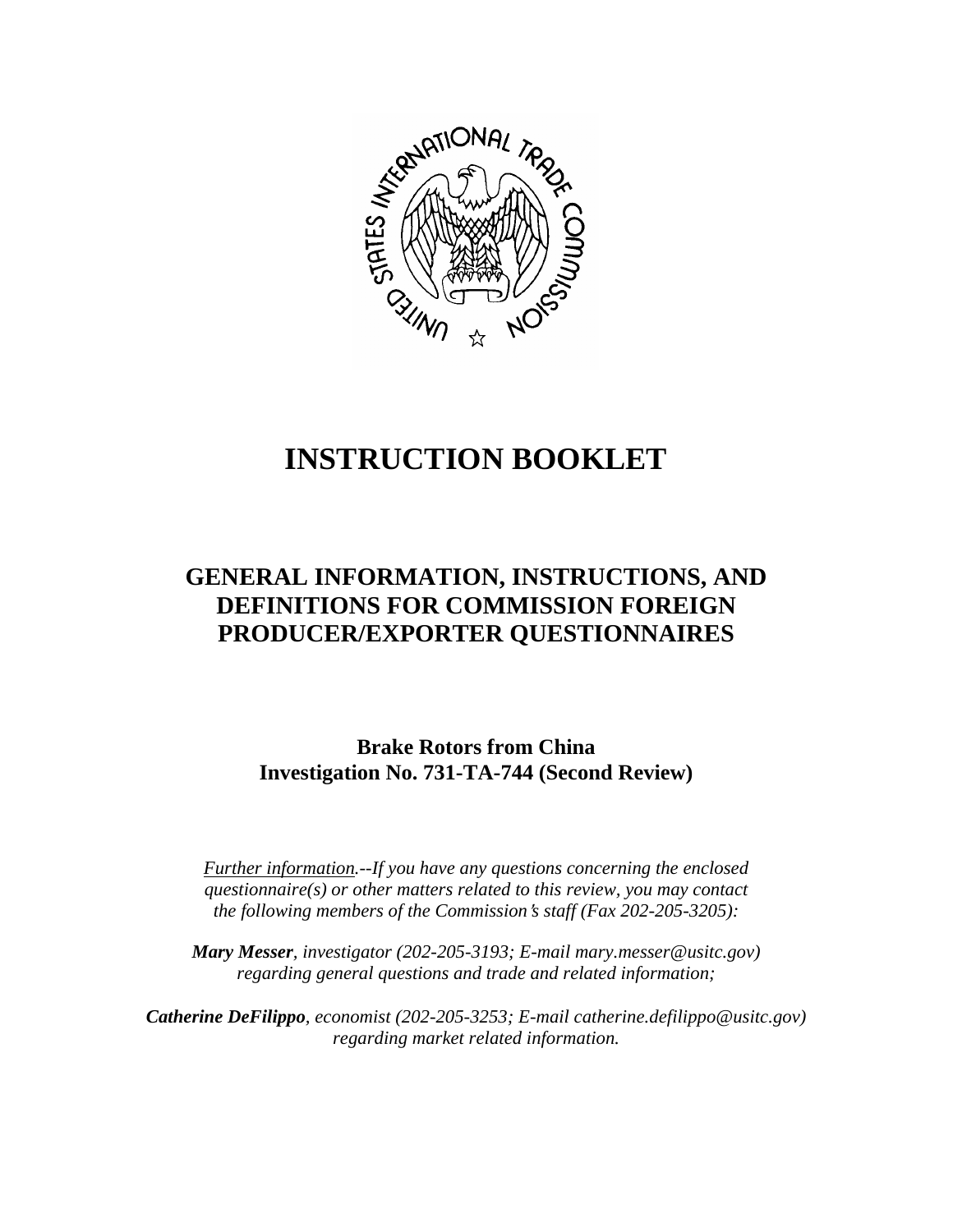#### **GENERAL INFORMATION**

*Background*.-- On April 17, 1997, the Department of Commerce issued an antidumping duty order on imports of aftermarket brake rotors from China (62 F.R. 18740). Following five-year reviews by Commerce and the Commission, effective August 14, 2002, Commerce issued a continuation of the antidumping duty order on imports of aftermarket brake rotors from China (67 F.R. 52933). On July 2, 2007, the Commission instituted a review pursuant to section 751(c) of the Tariff Act of 1930 (19 U.S.C. § 1675(c)) (the Act) to determine whether revocation of the order would be likely to lead to continuation or recurrence of material injury to the domestic industry within a reasonably foreseeable time (72 F.R. 36037). If the Commission makes an affirmative determination, the order will remain in place. If the Commission makes a negative determination, the Department of Commerce will revoke the order.

Additional questionnaires will be supplied promptly upon request, or photocopies of the enclosed questionnaire(s) may be used. Questionnaires and other information pertinent to this review are available at

http://www.usitc.gov/trade\_remedy/731\_ad\_701\_cvd/investigations/2007/brake\_rotors/reviewph ase.htm.

Address all correspondence to the United States International Trade Commission, Washington, DC 20436. Hearing-impaired individuals can obtain information regarding this review via the Commission's TDD terminal (202-205-1810).

*Due date of questionnaire(s)*.--Return the completed questionnaire(s) to the United States International Trade Commission by no later than **February 21, 2008**. Although the enclosed postpaid envelope may be used to return the completed questionnaire, use of an overnight mail service may be necessary to ensure that your response actually reaches the Commission by **February 21, 2008**. If you do not use the enclosed envelope, please make sure the completed questionnaire is sent to the attention of **Mary Messer**. *Return only one copy of the completed questionnaire(s), but please keep a copy for your records so that you can refer to it if the Commission staff contacts you with any questions during the course of the review.* 

*Service of questionnaire response(s)*.--In the event that your firm is a party to this review, you are required to serve a copy of the questionnaire(s), once completed, on parties to the proceeding that are subject to administrative protective order (see 19 CFR  $\S$  207.7). A list of such parties is maintained by the Commission's Secretary and may be obtained by calling 202-205-1803. A certificate of service must accompany the copy of the completed questionnaire(s) you submit (see 19 CFR § 207.7).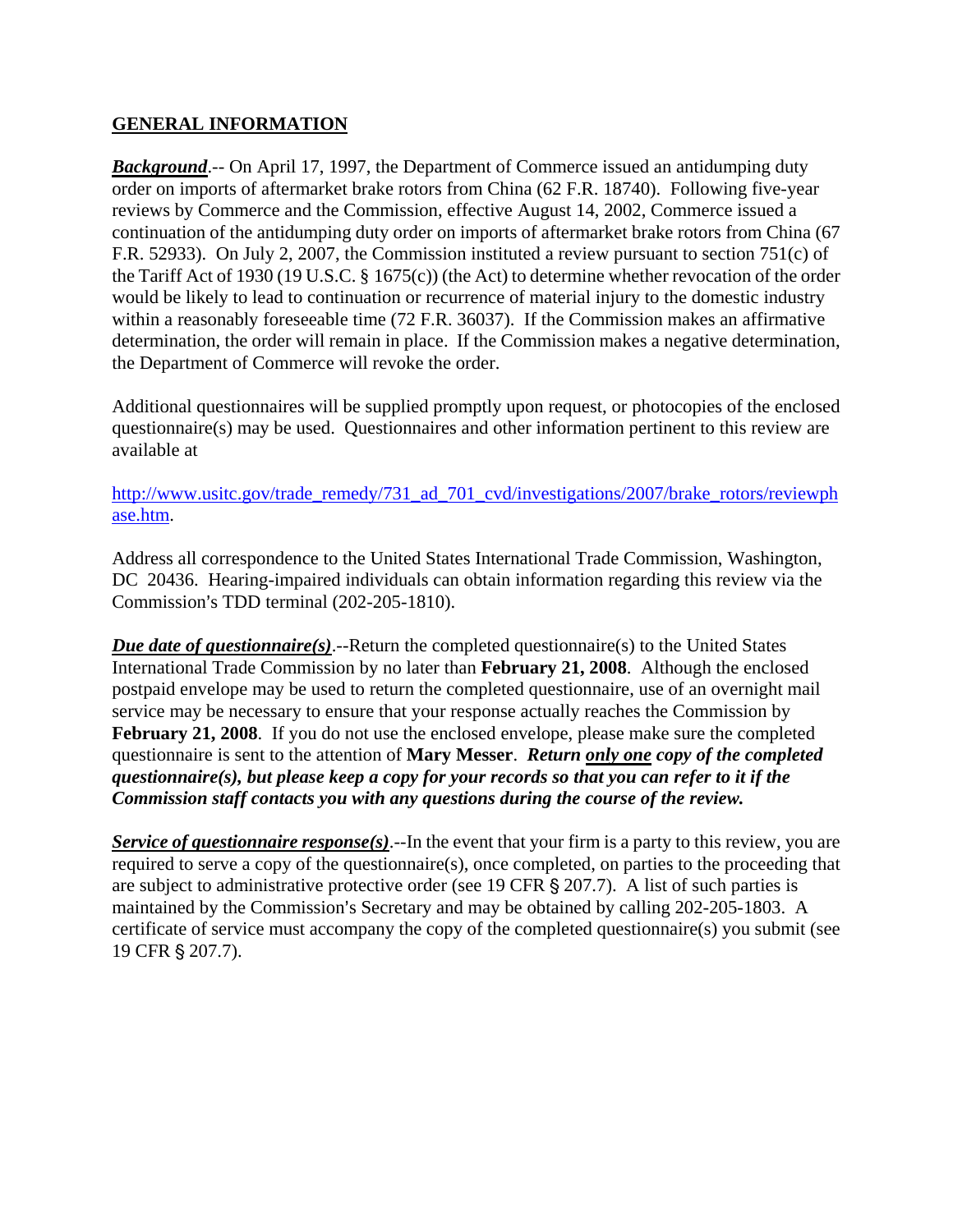## **GENERAL INFORMATION--***Continued*

*Confidentiality*.--The commercial and financial data furnished in response to the enclosed questionnaire(s) that reveal the individual operations of your firm will be treated as confidential by the Commission to the extent that such data are not otherwise available to the public and will not be disclosed except as may be required by law (see 19 U.S.C. § 1677f). Such confidential information will not be published in a manner that will reveal the individual operations of your firm; however, nonnumerical characterizations of numerical business proprietary information (such as discussion of trends) will be treated as confidential business information only at the request of the submitter for good cause shown.

*Verification***.--The information submitted in the enclosed questionnaire(s) is subject to audit and verification by the Commission. To facilitate possible verification of data, please keep all your workpapers and supporting documents used in the preparation of the questionnaire response(s).** 

*Release of information*.--The information provided by your firm in response to the questionnaire(s), as well as any other business proprietary information submitted by your firm to the Commission in connection with the review, may become subject to, and released under, the administrative protective order provisions of the Tariff Act of 1930 (19 U.S.C. § 1677f) and section 207.7 of the Commission's Rules of Practice and Procedure (19 CFR § 207.7). This means that certain lawyers and other authorized individuals may temporarily be given access to the information for use in connection with this review or other import-injury investigations or reviews conducted by the Commission on the same or similar merchandise; those individuals would be subject to severe penalties if the information were divulged to unauthorized individuals.

# **INSTRUCTIONS**

*Answer all questions*.--Do not leave any question or section blank unless a questionnaire expressly directs you to skip over certain questions or sections. If the answer to any question is "none," write "none." If information is not readily available from your records in exactly the **form requested, furnish carefully prepared estimates--designated as such by the letter E<sup>"</sup>--and explain the basis of your estimates**. Answers to questions and any necessary comments or explanations should be supplied in the space provided or on separate sheets attached to the appropriate page of the questionnaire(s). If your firm is completing more than one questionnaire in connection with this review (i.e., a producer, importer, purchaser and/or foreign producer questionnaire), you need not respond to duplicated questions in the questionnaires.

*Consolidate all establishments in China*.--Report the requested data for your establishment(s) located in **China**. **Firms operating more than one establishment should combine the data for all establishments into a single report.**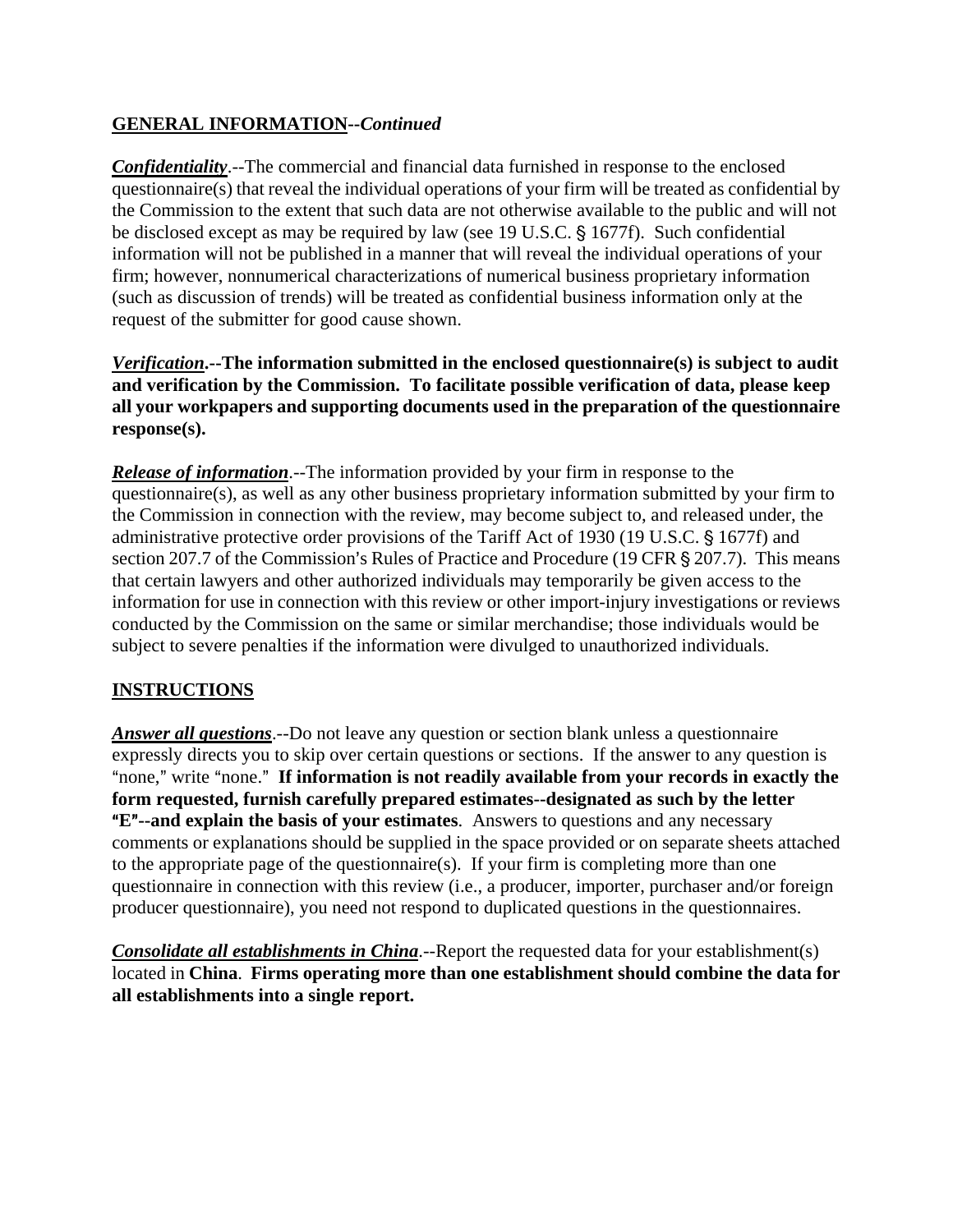#### **INSTRUCTIONS--***Continued*

*Filing instructions*.—Questionnaires may be filed either in paper form or electronically.

#### **OPTIONS FOR FILING IN PAPER FORM**

**• Overnight mail service**.—Mail to the following address:

#### **United States International Trade Commission Office of Investigations, Room 615 500 E Street, SW Washington, DC 20436**

**• Fax**.—Fax to 202.205.3205.

**• U.S. mail**.—Mail to the address above. *This option is not recommended. U.S. mail sent to government offices undergoes additional processing to screen for hazardous materials; this additional processing results in substantial delays in delivery.* 

#### **OPTIONS FOR FILING ELECTRONICALLY**

This questionnaire is available in "fillable" MS Word form format on the Commission's website at http://www.usitc.gov/trade\_remedy/731\_ad\_701\_cvd/investigations/2007/brake\_r otors/reviewphase.htm. You may complete the questionnaire electronically, print it out, and submit it in paper form as described above, or you may submit it electronically through one of the following means:

**• Compact disc (CD)**.—Copy your questionnaire onto a CD, include a signed certification page (page 1) (either in paper form or scanned PDF copied onto CD), and mail to the address above. *It is strongly recommended that you use an overnight mail service. U.S. mail sent to government offices undergoes additional processing which not only results in substantial delays in delivery but may also damage CDs.* 

**• E-mail**.—E-mail your questionnaire to the investigator identified on page 1 of the Instruction Booklet; include in the e-mail subject line: BPI Questionnaire, Inv. No. 731-TA-744 (Second Review). *Please note that submitting your questionnaire by e-mail may subject your firm's business proprietary information to transmission over an unsecure environment and to possible disclosure. If you choose this option, the Commission warns you that any risk involving possible disclosure of such information is assumed by the submitter and not by the Commission.* 

Note: If you choose to submit this questionnaire electronically, please also include a scanned PDF of the signed certification page (page 1). Your questionnaire will not be accepted into the record without a signed certification page. In addition, if service of the questionnaire is required, such service should be made in paper form.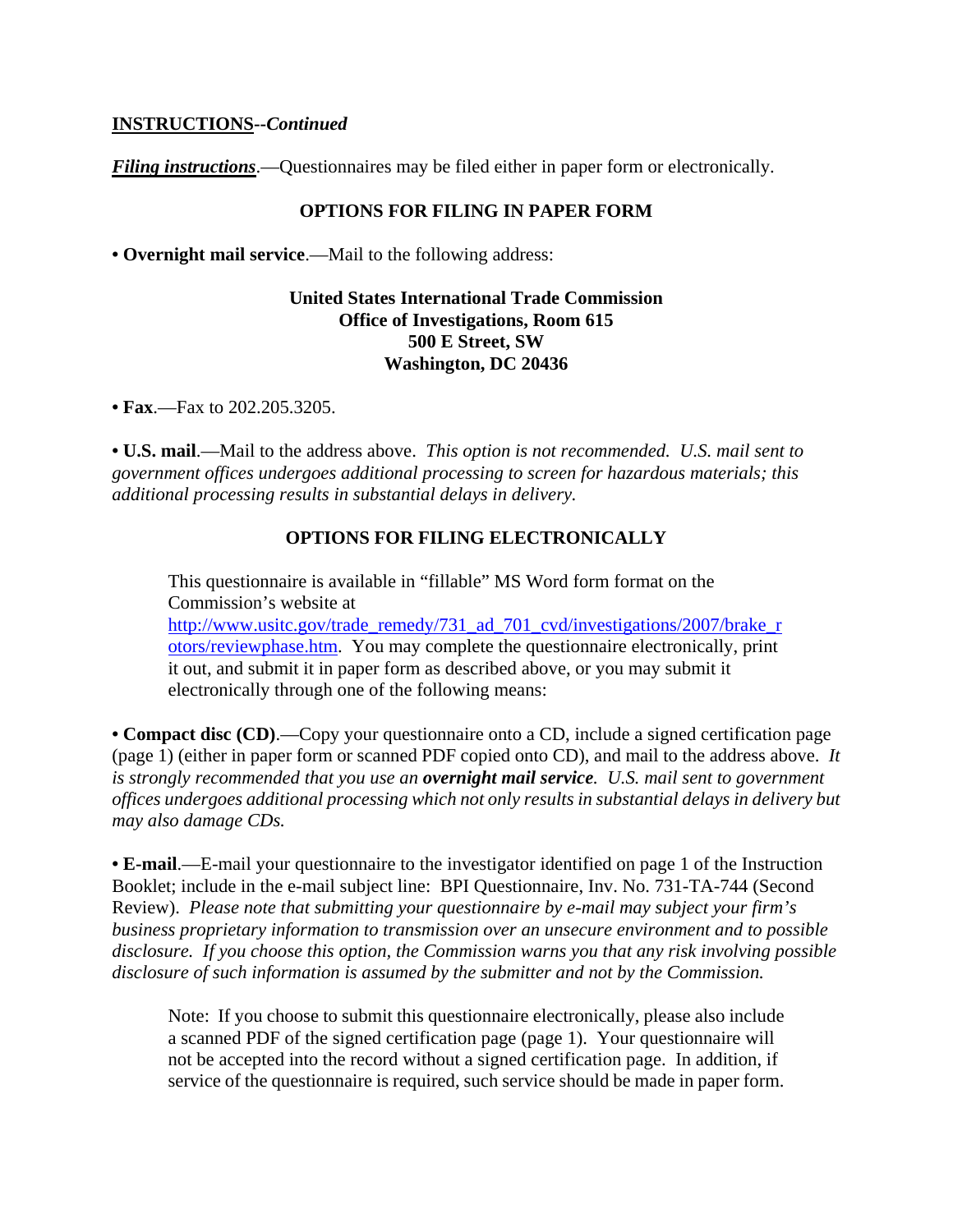#### **DEFINITIONS**

1

*Brake rotors*.--The products covered by the antidumping duty order subject to this review are *aftermarket* brake rotors made of gray cast iron, whether finished, semifinished, or unfinished, ranging in diameter from 8 to 16 inches (20.32 to 40.64 centimeters) and in weight from 8 to 45 pounds (3.63 to 20.41 kilograms). The size parameters (weight and dimension) of the brake rotors limit their use to the following types of motor vehicles: automobiles, all-terrain vehicles, vans and recreational vehicles under "one ton and a half," and light trucks designated as "one ton and a half." Finished brake rotors are those that are ready for sale and installation without any further operations. Semi-finished rotors are those on which the surface is not entirely smooth, and have undergone some drilling. Unfinished rotors are those which have undergone some grinding or turning. The subject brake rotors are for motor vehicles, and do not contain in the casting a logo of an original equipment manufacturer ("OEM") which produces vehicles sold in the United States (e.g., General Motors, Ford, Chrysler, Honda, Toyota, and Volvo). Brake rotors covered by the order are not certified by OEM producers of vehicles sold in the United States. The scope also includes composite aftermarket brake rotors that are made of gray cast iron, which contain a steel plate, but otherwise meet the above criteria. Excluded from the scope of the order are brake rotors made of gray cast iron, whether finished, semifinished, or unfinished, with a diameter less than 8 inches or greater than 16 inches (less than 20.32 centimeters or greater than 40.64 centimeters) and a weight less than 8 pounds or greater than 45 pounds (less than 3.63 kilograms or greater than  $20.41$  kilograms).<sup>1</sup> Subject brake rotors are currently covered by statistical reporting number 8708.30.5030 of the Harmonized Tariff Schedule of the United States.<sup>2</sup>

*Firm*.--An individual proprietorship, partnership, joint venture, association, corporation (including any subsidiary corporation), business trust, cooperative, trustee in bankruptcy, or receiver under decree of any court.

*Related firm*.--A firm that your firm solely or jointly owned, managed, or otherwise controlled; a firm that solely or jointly owned, managed, or otherwise controlled your firm; and/or a firm that was solely or jointly owned, managed, or otherwise controlled by a firm that also solely or jointly owned, managed, or otherwise controlled your firm.

*Establishment*.--Each facility of a firm in China involved in the production of aftermarket brake rotors (as defined above), including auxiliary facilities operated in conjunction with (whether or not physically separate from) such facilities.

<sup>&</sup>lt;sup>1</sup> Also, on January 17, 2007, the Department determined the brake rotors produced by Federal-Mogul and certified by the Ford Motor Company to be excluded from the scope of the order.

<sup>&</sup>lt;sup>2</sup> The HTS statistical reporting number specific to brake rotors, HTS 8708.39.5030, was created in July 2004, although some importers may have classified brake rotors under the previous number, HTS 8708.39.5010, for several months following the change. As of January 1, 2007, the HTSUS classification for brake rotors changed from 8708.39.5030 to 8708.30.5030.